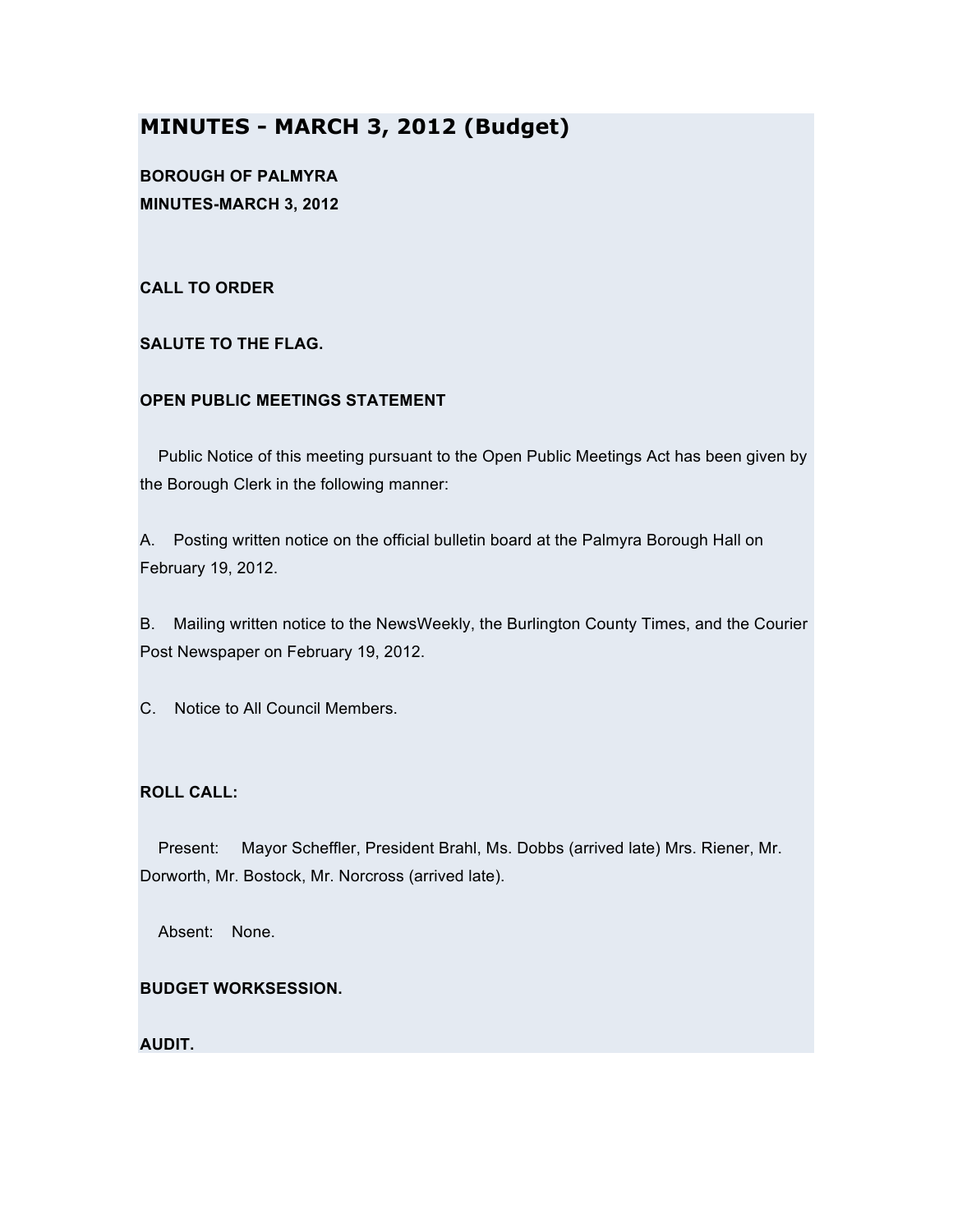Mr. Gural discussed that all councilmembers had received a copy of the budget and that Mr. Stewart had completed the audit for the 2011 year. There were a number of issues to address in the exit audit and that the full audit will be presented to council in April for approval. Mr. Gural explained that one of the items on the audit report is that the Business Improvement District taxpayers overpaid the BID taxes in 2011. There have been discussions with the tax collector and state about how to handle the refund to the taxpayers in the business improvement district. The tax collector position is that the overpayment could be applied to their taxes this year because it is part of the tax levy. The amounts would be applied to the third and fourth quarters. Mrs. Johns, tax collector informed council that when the levy was struck, the BID portion was applied to the third and fourth quarters of 2011 and if there was an overpayment it could be applied to the approximately 168 accounts that overpaid. Mr. Stewart, audit, discussed that the BID is like any other entity that is billed and that they should receive what was billed for them. The state is concern is that the funds are being co-mingled and that there should be a letter from the borough attorney allowing the overpayments to be applied to this year's billing. Mayor Scheffler inquired if Mr. Stewart was recommending refunding the overpayments and billing for the 3rd and 4th quarters this year. Mr. Stewart replied that if the state approves the borough can apply the overpayments to the 3rd and 4th quarters. Mr. Gural explained that council could instruct Mrs. Johns to not collect the 3rd and 4th quarters. Mr. Dorworth inquired as to how the overpayments occurred? Mrs. Lewis, CFO replied that the previous tax assessor did not code the properties and that they did not receive a certified list of the properties. Mrs. Riener inquired if the error of pre-billing caused any taxpayer to be charged the delinquent fees. Mr. Stewart explained that they are not delinquent yet, because they have not been billed. Mr. Gural explained that no one from the BID taxes is on tax sale. Mr. Bostock requested that the explanation to the BID property owners be clear about the procedure to paying the taxes so that no one feels that they are owed a refund. Mr. Stewart discussed that this will be extra work for the tax office with 168 properties being involved.

General Budget. - Mr. Gural discussed that the worksheet present to council for budget has the figures that either the department head requested or was modified by him. There are columns for 2011 appropriated and expended, 2012 proposed, 2012 requested, 2012 items sent to the sewer budget and additional notes. There is an increase for council members that will be taken from the sewer budget as everyone on council works in some form with the sewer department. President Brahl inquired what is the tax increase that is being present in the budget. Mr. Stewart explained that it would be a two cent increase and would be about \$20.00 for the average home. President Brahl inquired if the budget contained an increase for everyone; the employees have not had increase in the last few years and are also now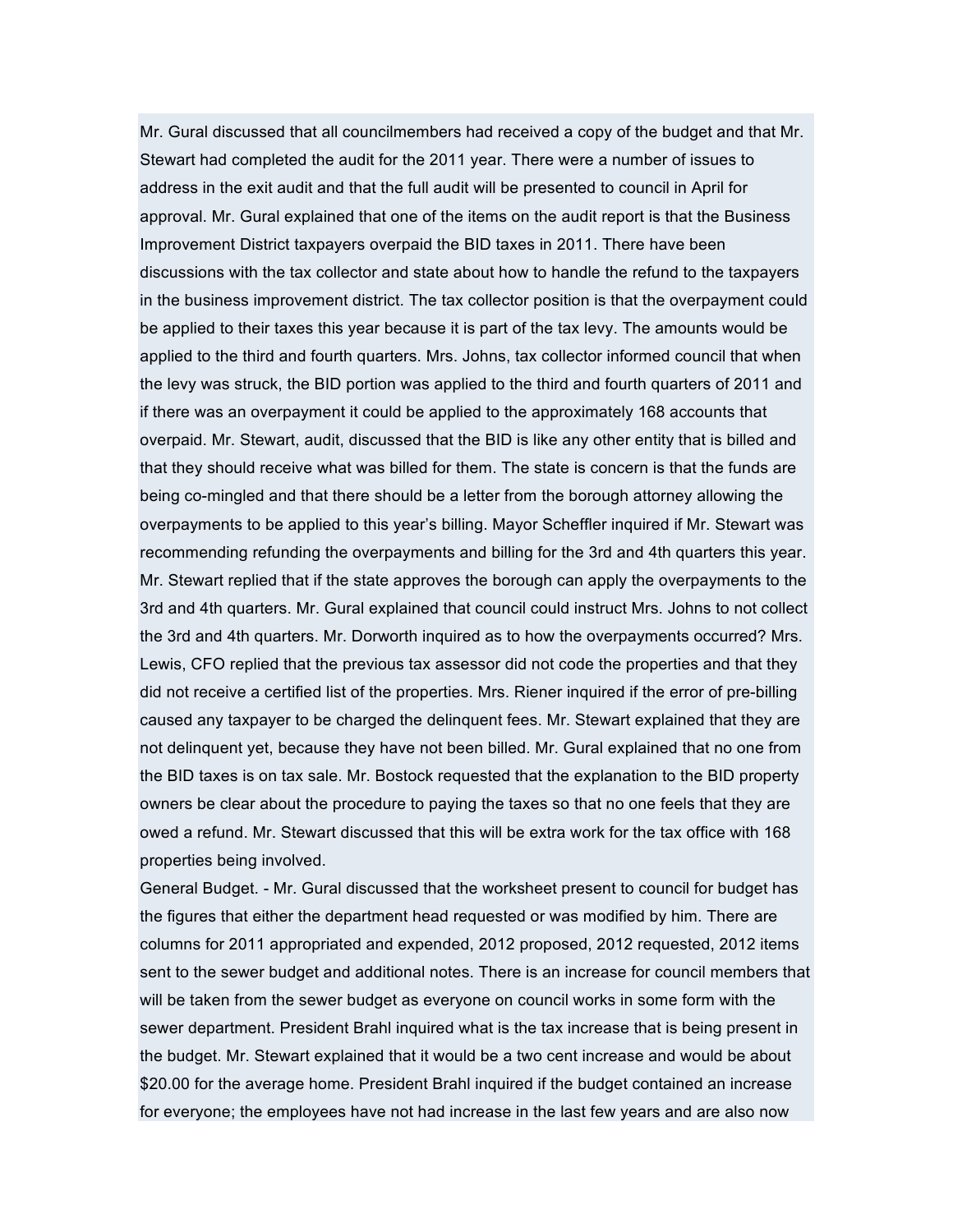paying into the health care. Mr. Stewart replied that the numbers are already in the budget. Mr. Gural explained that the budget contains using \$733,000 of surplus, where last year \$800,000 had to be used. President Brahl discussed the banking of surplus for the next year. Mr. Stewart discussed that the borough did a good job in getting in surplus this year with the selling of vehicles and other equipment, but not sure that it will happen next year. Mr. Stewart cautioned council about keeping the surplus. Mayor Scheffler inquired if the 2 cent will make the budget comfortable for next year. Mr. Dorworth inquired about the percentage of raises in the budget and what they were based on? President Brahl replied that two percent was built in, but that does not mean that everyone is getting a raise or that amount. Mr. Dorworth discussed that he has been a council member for several years and has set through hours of going over the budget, the department heads are present and have submitted their budgets, the administrator and finance officer have reviewed the budget, and that council should be able to move through the budget without a delay. President Brahl inquired if any of the department heads present had anything else to present to council concerning their budget. Mr. Ryan explained that he had worked on his department's budget with Mr. Norcross and Mr. Gural and was fine with the final copy. Mr. Norcross explained that Mr. Ryan has cross trained employees on the sewer side and public works side. Mr. Gural discussed the borough clerk and tax collector need to have raises and that the tax assessor will receive more salary as part of the revalue process. Mr. Gural also advised council that the public works and sewer department is requesting two additional employees and that two employees will move up due to longevity. Mrs. Riener requested that an additional line be added for a salary for code enforcement and that Mrs. Kilmer is currently doing the code enforcement. Mr. Gural replied that \$10,000 can be placed in code enforcement if it is taken from another area. Mr. Gural inquired if raises occur are they retro to January 1st or at the time of budget adoption? Mayor Scheffler recommend making them effect at time of resolution, so that additional funds are in the budget.

#### **Fire Department**

Mr. Zimmerman explained that he had met with Mr. Gural and that the fire department budget is good. Mr. Dreby explained that he also had no problem with OEM or the fire department.

**BID**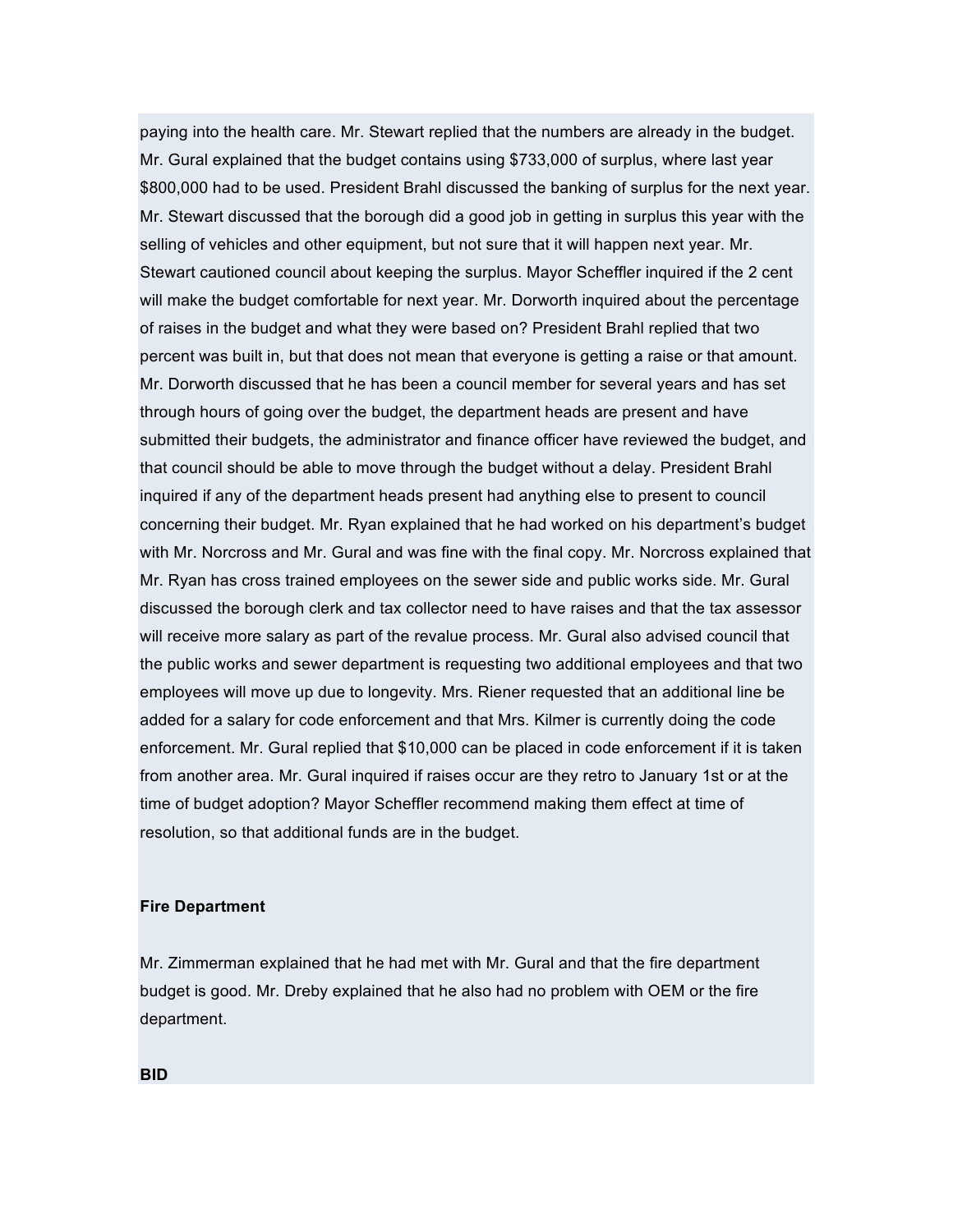Mr. Fratto informed council that the BID is still asking for the same \$72,000 as last year, but that the distributions of funds need to be changed. There is additional money in the account from funds not spent last year, since they were received late. The BID would like to do recruitment and additional advertising to create awareness of the Borough. Mr. Fratto explained that an additional cost for an audit was needed as it was not in last year's budget. Also the insurance is an additional cost. Mrs. Riener inquired if the BID had given any consideration to helping with the Halloween parade? Mr. Fratto explained that they are not sure about the parade it requires a lot of man power, but that they are going to do the Palmyra Festival in May. Mr. Norcross explained that the BID needs to be involved with the parade as it affects the business district. Mr. Fratto informed council that so far only \$6500. has been collected for sponsorship with the festival. The BID is considering doing something for Easter also. Mr. Bostock explained that a plan from the BID is being put together to support parades. Mr. Norcross requested that funds also be placed in the public event budget for events and concerts as well as Halloween. Mayor Scheffler agreed with Mr. Norcross that funding needs to be placed in public events budget and that the Girl Scouts are redoing the band shell for the Borough as part of a project. Mr. Fratto explained that the BID should not be spending money for the band shell and supporting the Girl Scouts. Mayor Scheffler discussed that the BID should take under consideration that the bands and festivals help the businesses as well. They bring people into the town. President Brahl inquired if the BID was going to allow the Girl Scouts to attend their meeting to explain their project. Mr. Fratto replied that they will listen to what the scouts have to present. Mayor Scheffler discussed that there are many technical issues for the BID and that the properties were overbilled. They will not be billed in the 3rd and 4th quarters of 2012 due to the overcharge. Mr. Fratto explained that he did not even realize the overbilling in his own bill. The next step in the budget process for the BID is to schedule a public hearing. Council took a ten minute break.

Police Department- Chief Pearlman explained that there capital requests for \$47,000 approved in the 2011 budget and that the funds were never appropriated. There is need for another four-wheel vehicle around \$41,000 and that another car also needs to be replaced. Also the in car videos need to be replaced, they are currently six years old and that it is more economically and practical to replace all at once. Chief Pearlman would like to have Class II officers patrol Legion Field during the hours that the youth groups are there. There is currently \$20,000 in the budget to help cover those expenses. Mr. Gural explained that miscellaneous requests are not in the budget. Mayor Scheffler explained that the approved capital requests are in the budget. Chief Pearlman explained that he would not need the officers in the park all year long especially in the winter months and that the Class II could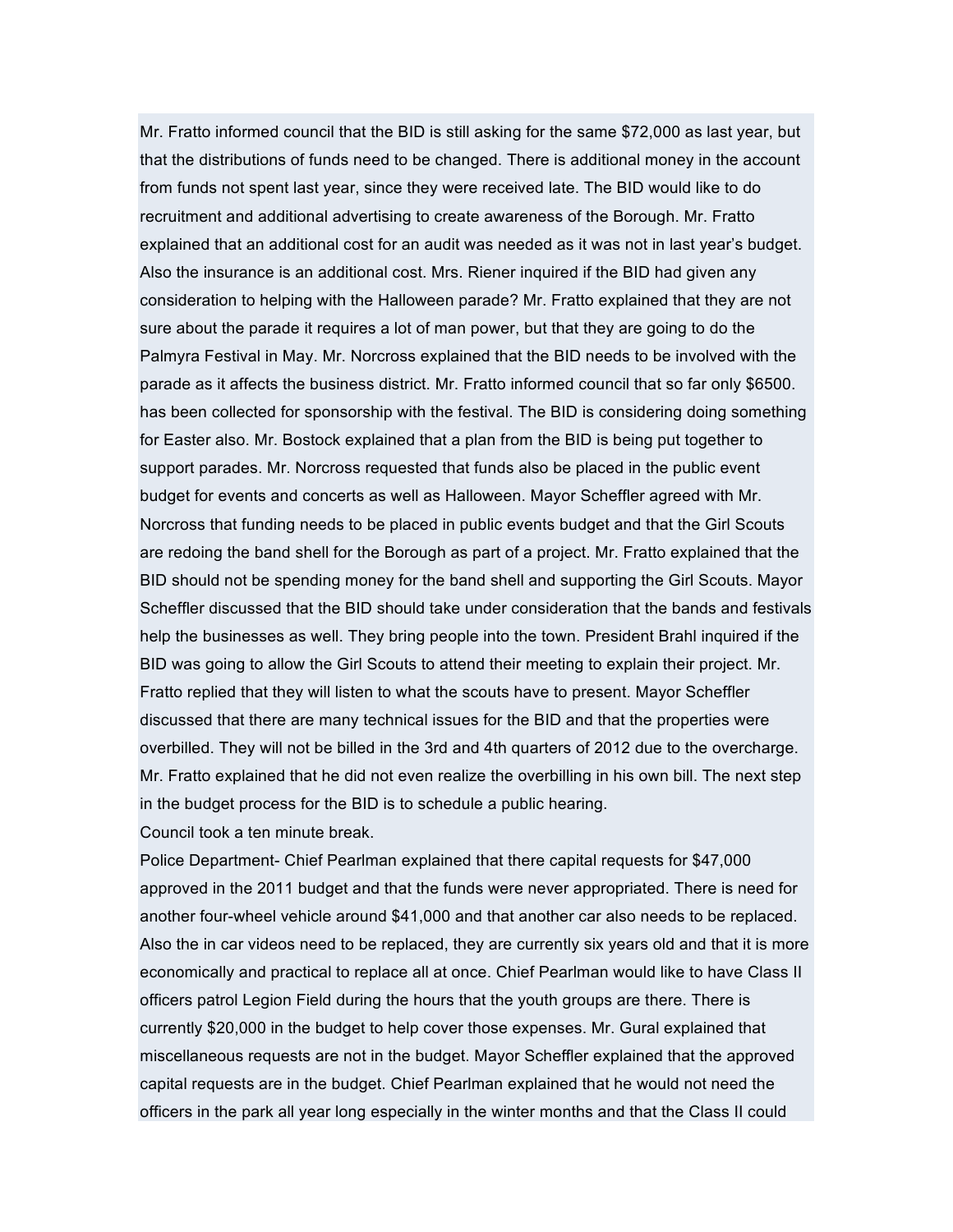also patrol Broad Street. Mrs. Riener expressed that this was an excellent idea and that hopefully it would deter some of the foul language and garbage at the fields. The officers should also be able to keep things calm at the parks. Mr. Dorworth recommend leaving the hours of the Class II upto the Chief to rotate as needed. The Class II will bring community relationships closer as the Class II's are usually on the younger side. Chief Pearlman explained that it is not in council's budget, but it is built into the police budget. Mr. Gural explained that council if agreeable to the new spending would have to add \$13,500 to salary and wages for a total increase so far in that line item of \$25,500. Chief Pearlman requested that a part time police clerk also be hired. There are numerous OPRA request daily and that the Safe and Secure grant was lost when the hours were cut. The grant calls for 16 officers to be on the force as well. Chief Pearlman explained that he needs someone about 20 hours a week and that \$32,000 would be received from the grant. The grants need to be updated and it is 75%-25% match for the officers. President Brahl reviewed that would increase the budget by \$24,000 for police miscellaneous, \$10,000 for code enforcement, \$1,000 for the Girl Scouts for the band shell work and an additional \$4,000 for Deferred Compensation contributions for the part time workers. Mr. Stewart advised council that they are able to use more surplus if needed. Mr. Gural explained that there is an additional \$60,000 but that he is not recommending using it. Chief Pearlman explained that the total numbers for the increase that he is asking for is for the entire year and that new officers or personnel would not be hired until the middle of the year for savings in the payroll department.

Budget. Mr. Bostock inquired if there was funding in the budget for the PTA money that was lost last year. Mr. Gural replied that there was \$500.00 to help the PTA. Mr. Stewart advised council that they were \$7,500 over cap. Mr. Gural requested additional funding in engineer so that more projects could be completed this year. Mrs. Riener inquired as to why there was less in the construction line. Mr. Gural replied that last year the technical assistant salary was in that line also. President Brahl inquired about code enforcement and who would be doing the job. Mrs. Riener explained that Mrs. Kilmer is currently doing the work, but that she has to many positions now. Mr. Gural discussed that Mrs. Kilmer would be the department head of construction and code enforcement. Mr. Dorworth discussed that the borough needs someone who is available on the weekends to look for code issues. President Brahl discussed that it should only be about 10 hours a week at \$5,000 a year. Mr. Norcross requested that the person should be someone who knows and loves the town and is willing to make it look good. The contractors put out trash and brush on the weekends and there is no one to enforce it. Mr. Gural discussed asking the sub-contractors if they would be interested in the position and also the person would have to be willing to appear in court on the cases. Mayor Scheffler discussed that there will be more code issues coming with the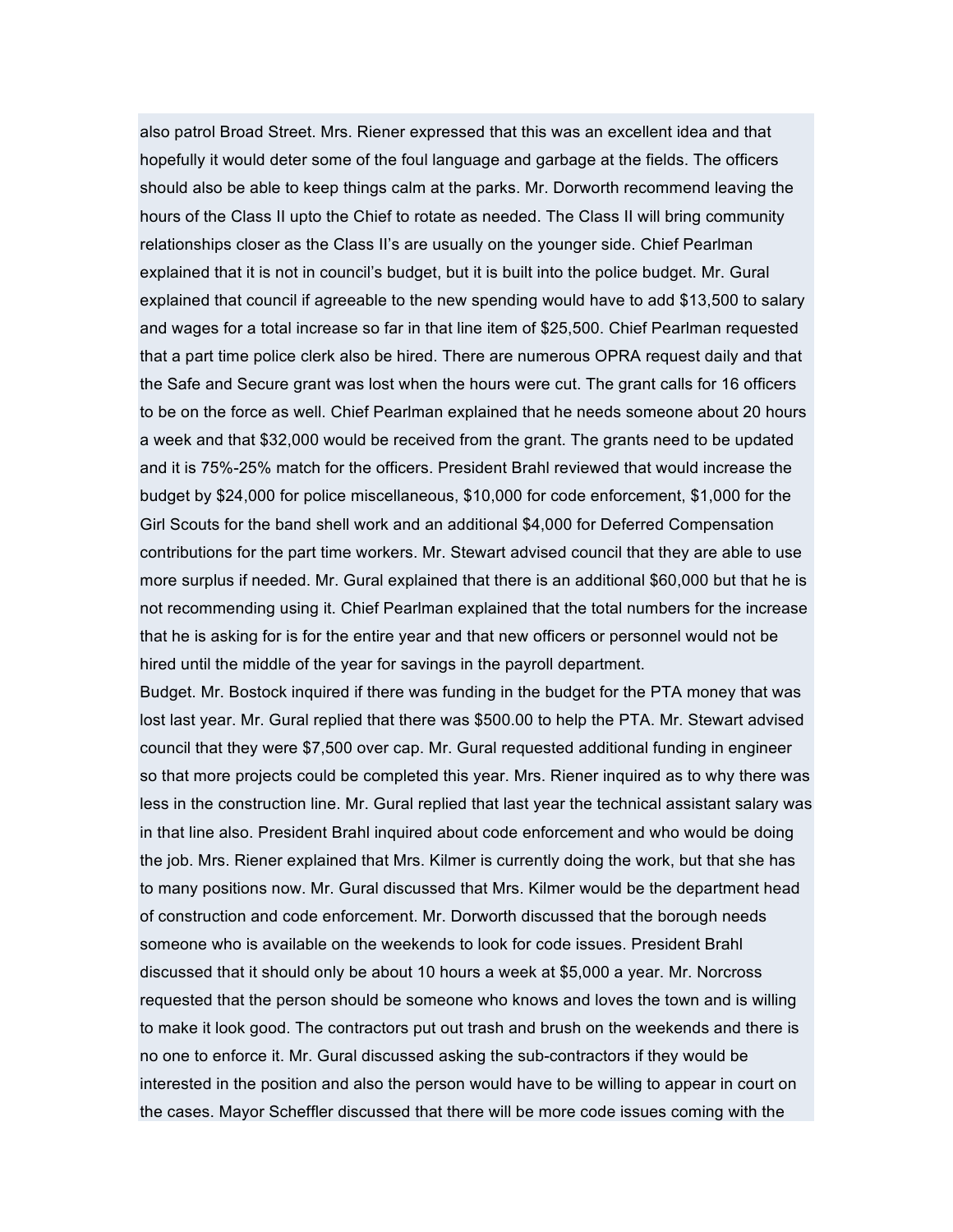enforcement of the new driveway ordinance.

Crossing Guards. Mr. Gural discussed that they are a part of the employee handbook and that their salaries are governed by ordinance. President Brahl explained that it is about \$32.00 a day. Mrs. Lewis informed council that some of the crossing guards are in the pension system, those that were in pension will remain in pension and the others will be enrolled in the deferred compensation program of the state. There is funding in the budget for a raise for the crossing guards if council approves.

#### **Shade Tree.**

Mayor Scheffler discussed shifting some of the tree work to the public works department for funding. The shade tree commission will still need funding for tree maintenance, but public works can also determine the condition of a tree. Mayor Scheffler requested that funds also be available for replacement of trees.

#### **Public Works**

Mr. Norcross discussed hiring a secretary for public works to help with the paperwork for grants and also the payroll. There is monthly paperwork that needs to be completed for the sewer department as well, so the salary could be split between the two departments.

## **Public Events.**

Mrs. Riener discussed that the committee would like to work with the BID for the Halloween parade and that it should only require a little seed money. Mr. Bostock discussed that he agrees with a small amount of money for the parade and that the committee should meet with Riverton about their parade and the raising of funds. President Brahl recommend changing the line item for public events to \$4,000.

Budget. Mr. Gural explained that there is \$35,000 in the sewer budget for a new hire and will put in \$7500. for a secretary. President Brahl inquired if the new hire in the sewer department will be an assistant for the plant? Mr. Norcross explained that they need to hire someone to help when Mr. Ryan is on vacation or out sick. Mr. Stewart informed council that they are \$23,000 over tax levy cap, with taking \$750,000 from surplus it equates to a 2.9 cent increase for a \$28.00 average home increase. Mr. Gural explained that this amount is using less surplus than last year. Mr. Stewart informed council that the funding for grants has also changed and that the borough has to spend the money first before getting reimbursed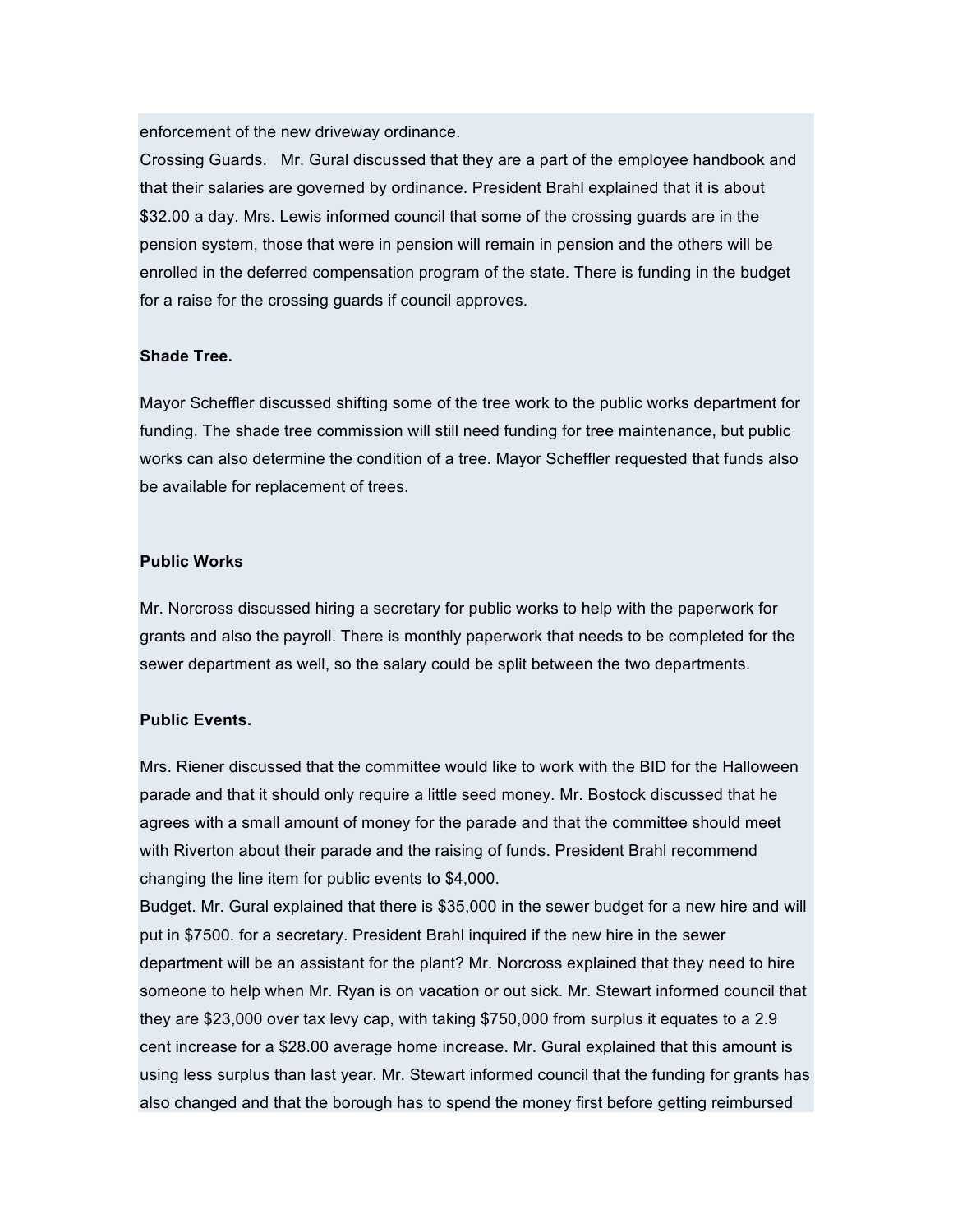from the state, he recommends doing the road program through an ordinance to allow the funds to be use in the ordinance as needed. Mr. Gural reported that there is \$50,000 in the budget for a 5% down payment for the capital improvements. Council and Mayor held a discussion on the introduction of the budget and when the public hearing would be scheduled.

Resolution 2012-59, Resolution Introducing The 2012 Municipal Budget. President Brahl made a motion to approve the resolution, Mr. Norcross second the motion. At the call of the roll, the vote was:

AYES: President Brahl, Ms. Dobbs, Mrs. Riener, Mr. Dorworth, Mr. Bostock, Mr. Norcross. NAYES: None.

The public hearing on the budget will be held on April 2, 2012 at 7pm.

Mr. Dorworth excused himself from the rest of the meeting. Resolution 2012-57, Resolution Approving Participation with The State of New Jersey in a Juvenile Justice Commission Program.(YMCA). President Brahl made a motion to approve the resolution, Mrs. Riener second the motion. At the call of the roll, the vote was:

AYES: President Brahl, Ms. Dobbs, Mrs. Riener, Mr. Bostock, Mr. Norcross. NAYES: None.

Resolution 2012-58, Resolution Approving The Budget Of The Palmyra Borough Special Improvement District. Council discussed applying the overpayments to the 3rd and 4th quarter payments of 2012. Mr. Bostock made a motion to approve the resolution, Mr. Norcross second the motion. At the call of the roll, the vote was:

AYES: President Brahl, Ms. Dobbs, Mrs. Riener, Mr. Bostock, Mr. Norcross. NAYES: None.

## **PUBLIC COMMENT.**

President Brahl made a motion to open the meeting to the public, Mrs. Riener second the motion. All members present voted in favor of the motion. No one from the public wishing to